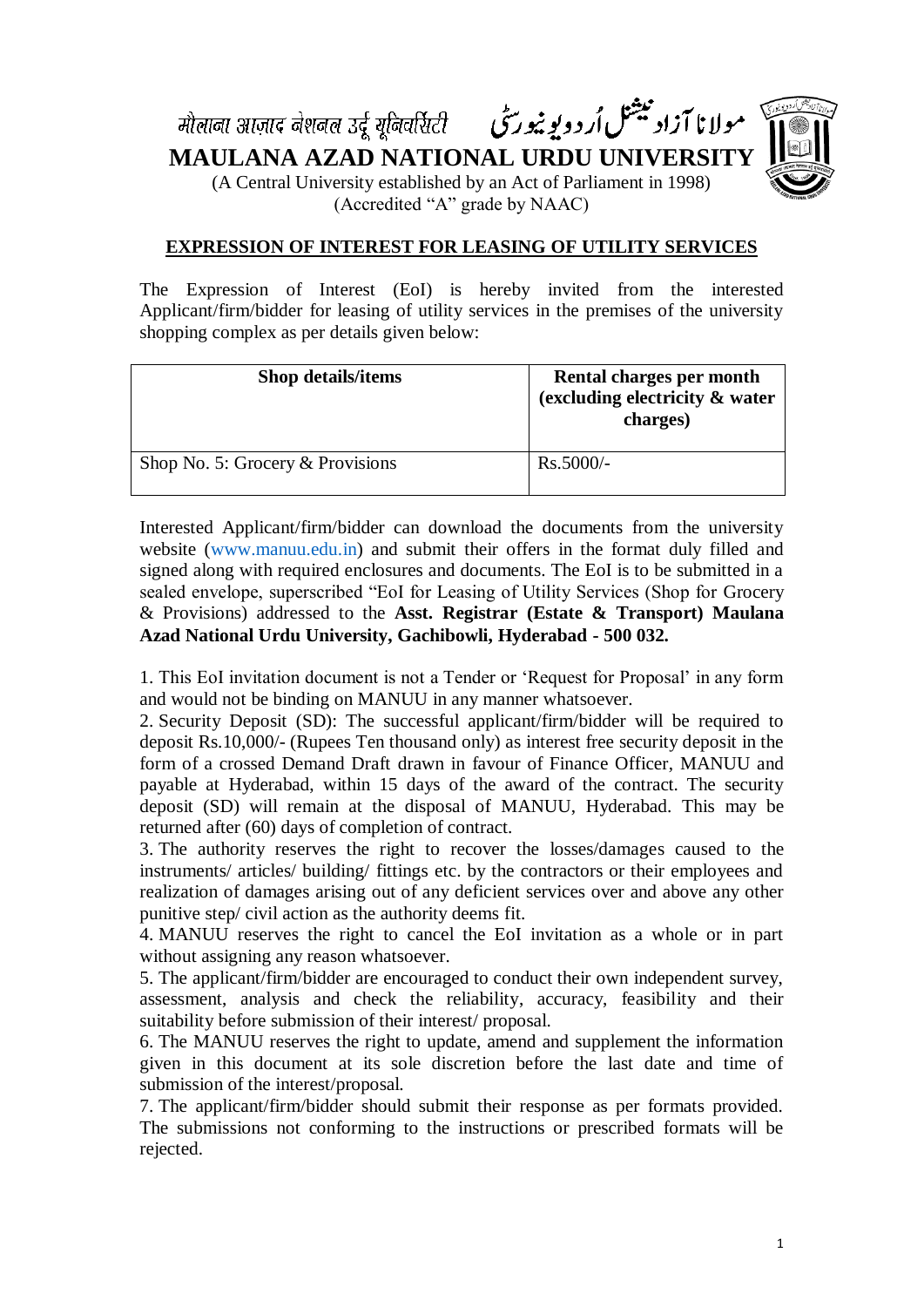8. The applicant/firm/bidder should equip himself/herself with all the permits, license, etc, required for the operation of the Utility. Proof relating to GST, PAN, Labour License, FSSAI Certificate (as per applicability) is a must.

9. The applicant/firm/bidder should adhere to the safety guidelines and norms in running the Utility.

10. The applicant/firm/bidder will be responsible for cleaning and regular upkeep of the premises.

11. The lease term will be initially for two years and the same may be extended up to 2 (two) years based upon satisfactory performance. On the expiry of lease term, applicant/firm/bidder shall vacate the premises immediately. However the existing operator may bid fresh if not prohibited otherwise due to unsatisfactory performance.

12. Prohibited items viz., liquor, cigarettes, gutkha, pan, zarda, etc. shall not be sold/provided/ served in the utility.

13. The selected applicant/firm/bidder will have to sign an Agreement with MANUU before operation of the Utility.

14. The applicant/firm/bidder should submit the bid with supporting documents about their registration, experience, existing contract, etc.

15. Termination of contract: The contract can be terminated by applicant/firm/bidder by giving 30 days clear notice. However, the authority reserves the right to terminate the contract without assigning any reason, if it appears to the authority at any point of time that the utility/service, quality of food, maintenance of hygiene/cleanliness of any of the services are deteriorated to such an extent that it is detrimental to the interests of the University.

16. Agreement: The successful applicant/firm/bidder has to sign an agreement on Rs.100/- non judicial stamp paper (to be borne by the successful applicant/firm/ bidder).

17. The successful applicant/firm/bidder will have to pay water charges and monthly rental of the shop as intimated on the basis of extent rules every month to MANUU. Apart from this, the applicant/firm/bidder shall also pay electricity charges of the shop area every month on the basis of bill generated by the University.

18. Arbitration: All disputes or differences whatsoever between applicant/firm/bidder and the University related to the contract will be settled by arbitration as per the provisions of the Indian Arbitration and Conciliation Act, 1996 and shall be binding for all purposes.

19. Legal dispute: Any dispute, which may necessitate legal redress will be restricted to the jurisdiction of the court at Hyderabad.

20. Inspection authority: Authorized representatives of the MANUU will carry-out periodic inspection and surprise checks to ensure quality of food, services, hygiene, and cleanliness.

21. Canvassing: Any attempt to canvass for the candidature of any applicant/firm/bidder directly or indirectly will lead to disqualification of such bidder/firm from the whole process.

22. Rejection clause: Applicant/firm/bidder who does not fulfil any of the above conditions or submits incomplete documents in any respect is liable to be rejected summarily.

23. Modifications: MANUU reserves the right to modify/add any clause to the agreement, during the period of the contract, for any essential item, services etc.

24. Applicant/authorized person should sign on each and every page of the EOI documents.

25. Applicant/firm/bidder should be financially sound to operate the Utility.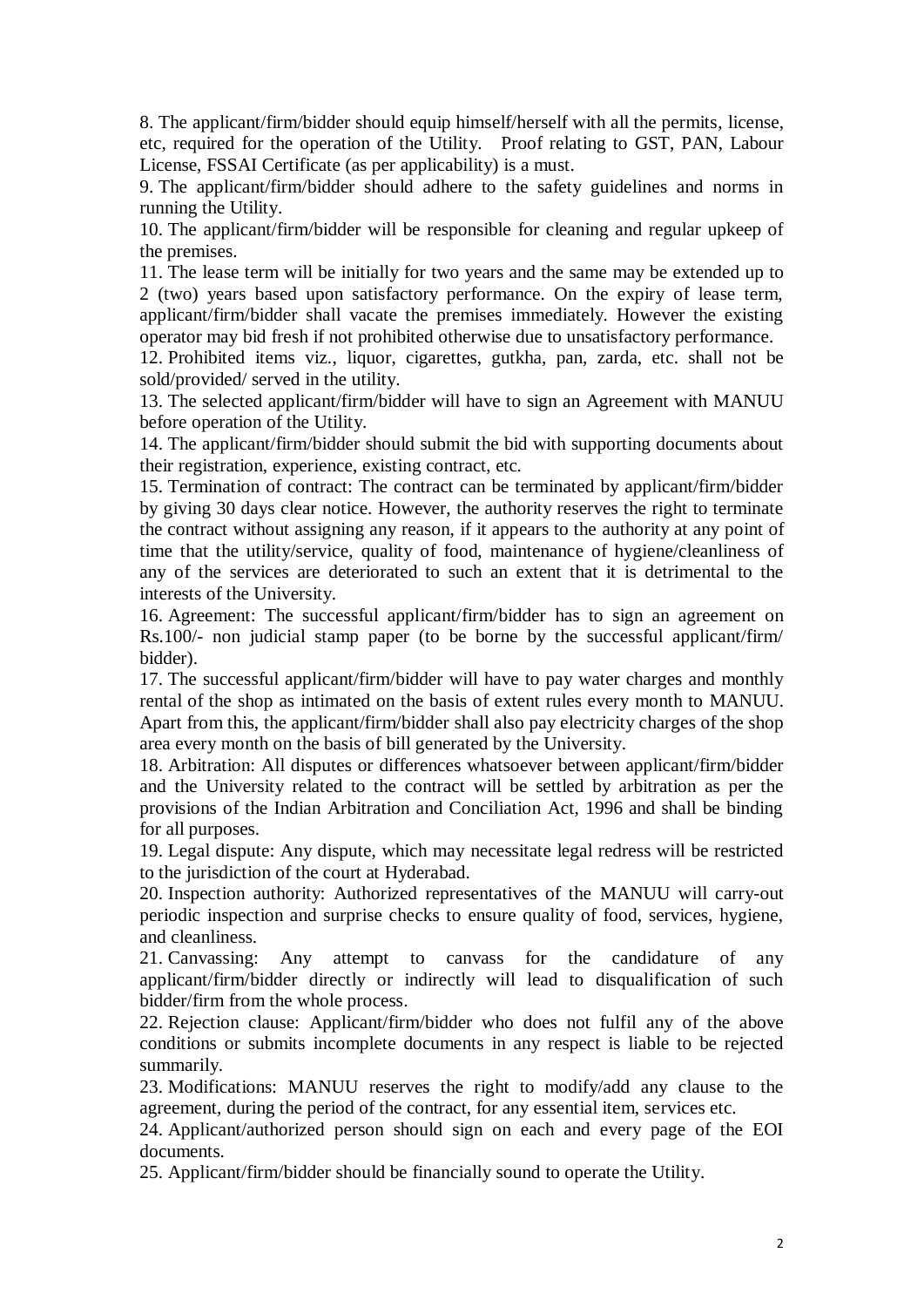26. MANUU reserves the right to call limited or all bidders based on their experience and technical submission made in the EoI. Mere fulfillment of EoI criteria does not entail the bidders to be eligible for award of contract.

| Availability of Application Form on   | From 21.06.2022                          |
|---------------------------------------|------------------------------------------|
| MANUU website: manuu.edu.in           |                                          |
| Address for submission of EoI         | Assistant Registrar (Estate & Transport) |
|                                       | Room No.4, Administrative Building,      |
|                                       | MANUU Campus, Gachibowli, Hyderabad -    |
|                                       | 500 032 (Phone:040-23006607, email:      |
|                                       | estate@manuu.edu.in)                     |
| Last date $&$ time for receipt of EoI | 05.07.2022 & 03.00 pm.                   |
| Date & time of opening of EoI         | 05.07.2022 &03.30pm.                     |

# **Key dates and information are as below:**

# **BIDDERS LIABILITY**

The different facilities and services intended by the authority and to be provided by applicant/firm/bidder are mentioned below:

1. Deployment of adequate manpower, materials, consumables etc. to run the utility smoothly.

2. Possession of necessary permits, licenses from the FSSAI/Govt.of Telangana, required for running utility (wherever applicable).

3. Arrangement of adequate furniture, equipment, crockery, consumables etc. required for smooth functioning of the Utility.

4. Applicant/firm/bidder will ensure the safety and proper custody of the property/structure/equipment of MANUU and will pay any loss or damage caused by him/her to MANUU.

5. Design the interior/exterior of the Utility with minimum facilities without out any structural change to the built up area.

6. Sub Leasing of the Utility after award of work/Agreement will not be permitted.

7. Shops shall remain open all days from 8:00 a.m. to 8:00 p.m. However, timings may be negotiable as per need.

8. For Grocery & Provisions store the Committee shall decide L1 based on the years of experience in relevant business and the number of branches/outlets.

9. The Committee shall interact with the bidder/s before award of contract.

10. The decision of the University shall be final and binding on all parties.

# **REQUIRED EXPERIENCE**

1. The Applicant/firm/bidder should have been operating in any chosen area of the proposed EoI preferably.

2. Prior relevant experience in the educational institutions of national and international repute shall be preferred.

#### **SCOPE OF WORK**

| Grocery & Provisions |  | Kirana & General items |
|----------------------|--|------------------------|
|----------------------|--|------------------------|